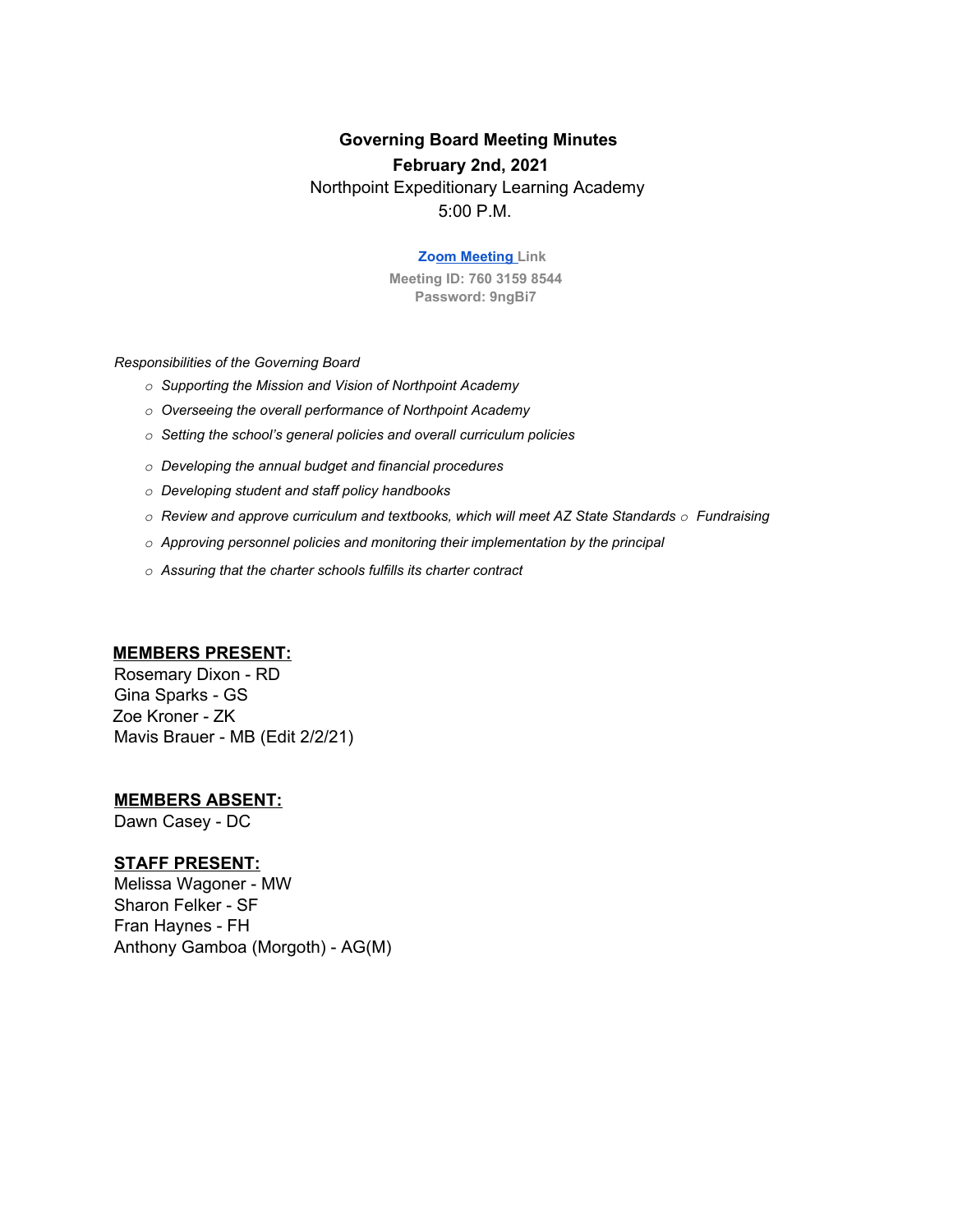### **STAFF ABSENT:**

### **1. CALL TO ORDER:**

RD - Call to order at 5:01 pm

### **2. APPROVAL OF MINUTES:**

RD--Move to approve minutes from previous meeting ZK--Seconds Motion

- Amended to approve minutes with spelling corrections for last names. Motion passes-- All approves

### **3. DISCUSSION AND APPROVAL**

MW--Review of two candidates

RD--I know both of them since I remember them as students here at the school. The only thing is that Grant is in Colorado and Cody is here in Prescott Valley. The only reason I would go with Cody is because he's closer.

ZK--I agree. He also has a little bit of distance out of Northpoint.

MW--Cody also has his experience and role with the PVPD that could be an asset for the board. We could bring both of them on, but that would bring Rosie to be the tiebreaker. I'll let Rosie speak to that.

RD--I prefer to not be that. I prefer to be a team group

MB-- Has a swing vote occurred before? --MW- Has not happened before.

MW-- Suggests to create a new position for the candidate that doesn't get elected.

b. Motion to approve new Governing Board Member

GS-- Moves to vote to bring in Cody Chewning as new board member

RD-- Seconds the motion

No opposition, passes by acclamation

c. Motion to accept resignation

RD-- Moves to accept resignation prior to (3.b.) No opposition - passes by acclamation

### **4. INFORMATIONAL REPORTS AND DISCUSSION:**

a. School Report

MW--We're at 180 right now. We're seeing a lot of people appreciating the way we're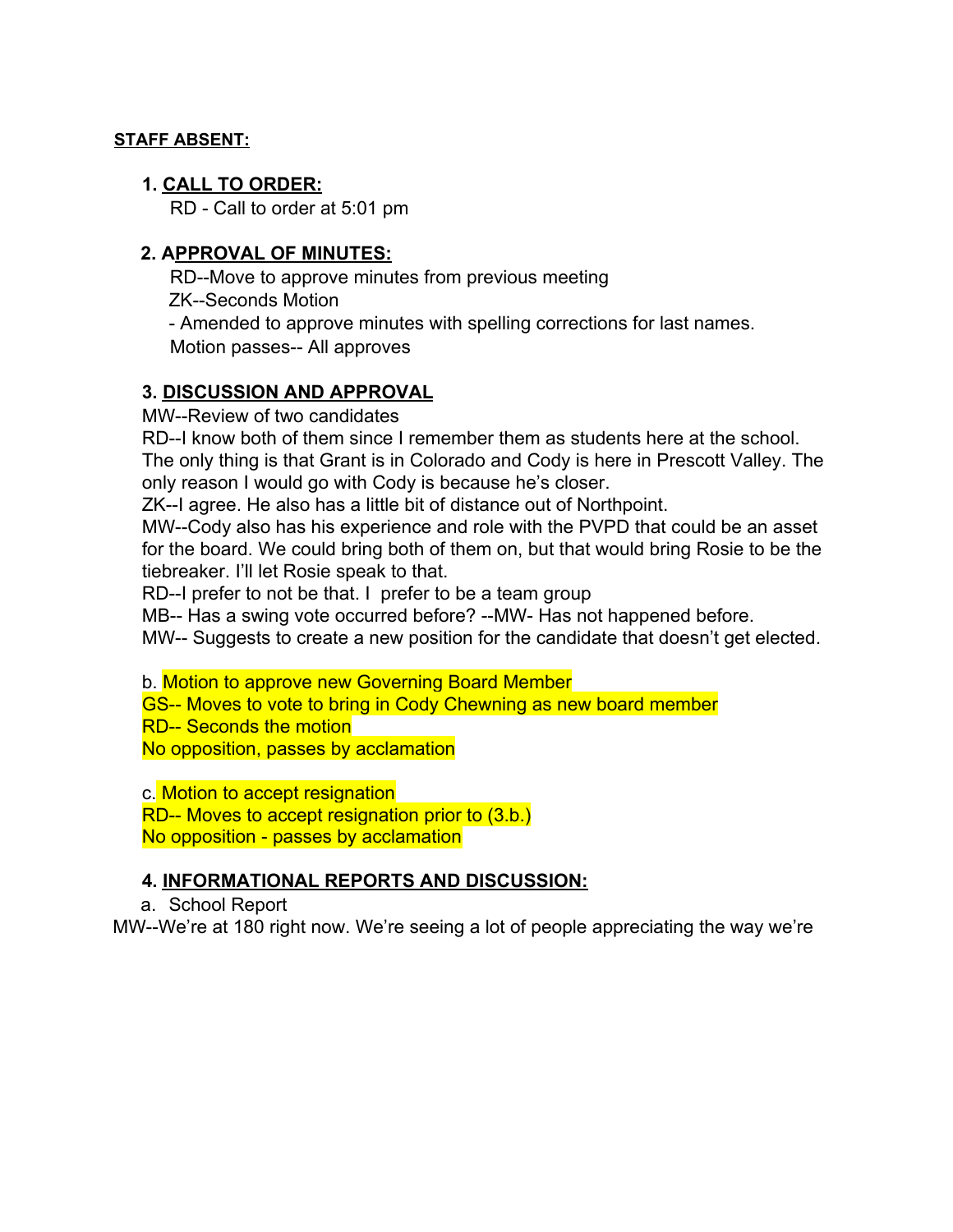doing things at school. I feel pretty good about the numbers right now. I don't want to go too much higher as it could mess with our hybrid model.

GS--Which number would change that we could not do hybrid?

MW--I would say 195. A part of keeping that number low, is keeping our mitigation strategies in place without doing block scheduling. Doing so dips into the finance aspect of the school report. Our savings are good, our checking account is good, but we are missing 5% of our funding for every day they're not in physical school. Governors grant (ESG): is in our account, and already spent. Obligated and liquidated.

MW to breakdown various grants of which are approved, spent, revisited, and will be ongoing. Has grants up until 2022. "Esser 2" Grant: We will receive more than \$90,000. Northpoint doesn't have to cut hours or staff. Financially we are in good shape. NELA has over half a million dollars in savings, savings is draining slowly, but not of any immediate concern.

RD: Is there any data on how schools are doing financially?

MW: It depends on the district. The issue with funding isn't for Charter Schools, but a matter of District influence. The 5% cut is only for schools that did not have a prior online learning model prior to the pandemic shift.

MW-- Reopening has been set for 2/17/21 but it depends on the data since that could change that date depending on if it plateaus or increases. We will check the metrics 2/4 and 2/11 to ensure the decline continues. NELA will be implementing mitigation techniques when we come back full in person or in hybrid.

- Discussed county numbers and rates. About 70% of our teacher population opted for vaccine and 30% opted out of the vaccine
- We may have to pull a day to close on the 23rd due to reactions of the second vaccination and how people may feel from it
- GS--Why don't you close that day and open Friday?
- MW-Fridays are PD and already planned
- ZK--Why don't you plan to close that day and just have assignments set up for the students?
- MW--If I go ahead and say on the 23rd, you have assignments on zoom, but there will be no zoom so that way teachers can rest if they do not feel well.
- Informal discussion on immunity and vaccines.
- May have to close for the 23rd for staff recovery for vaccinations; will review and plan accordingly.
- No public comments